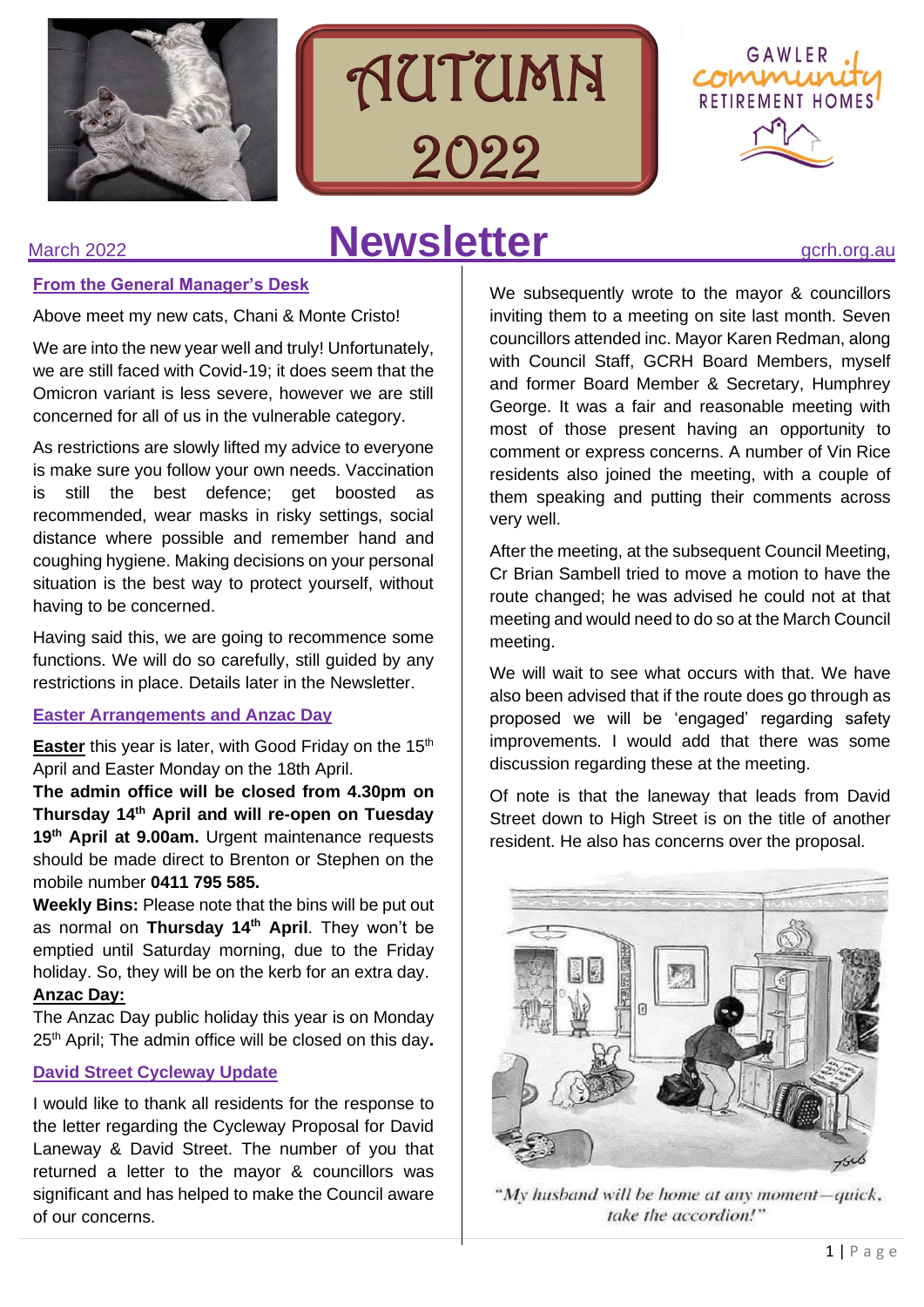# **Lot 2 James Martin Village- Development**

As was advised in the last newsletter, our application for a grant through the Building Better Regions Fund (BBRF) was unsuccessful. It appears that no funding was supplied to any recipients in the electorate of Spence (formerly known as Wakefield).

We were extremely disappointed in the result as our proposal would provide quality accommodation for a sector in need. Just before Christmas a further round of the BBRF was opened; after careful consideration the Property Committee recommended not to make a further application, which the Board supported. The concern was that despite feedback that our application was very good, we may be again unsuccessful and that would just delay work beginning. We will consider further opportunities in the future.

The Board has agreed that work will start on Stage 1 of the plan. This involves the southernmost building in the aged care facility, which will be separated and converted into six apartments. Below is the concept plan of the units; initial work will include, tree and vegetation removal, asbestos assessment and finalising building plans & approval. This stage will incorporate using current car parking including erecting a carport for each unit.



# **James Martin Village – New Units**

Well, the new James Martin Village units are underway. The foundations were poured in November, followed by sewer connection. Since then things have ground to a halt! You can see from the photo below that bricks and timber have been delivered; much of this has been there for over a month. Fairmont have advised that carpenter's should be on site around the time this newsletter is distributed. We can only hope!

On a more positive note, our fencing contractor has been onsite. They have completed the small retaining walls at the back and on the side of the units plus erected the new rear fence. The side fencing will be erected once building work is completed.

We do have two deposits on these units for potential new residents. Both are priced at \$300,000.

The Property Committee has started planning work on building the next group of units. We will update you when this work is likely to begin.



#### **From the Board Table**

The Board met in February; following is a summary of some of the agenda items:

#### **David Street Cycleway**

- Actions taken to date. Staff concerns.
- **Covid-19 Update –**
	- Report on current protocols.

#### **Marketing Committee –**

- Agreed to resume social functions. Subject to easing of restrictions.
- Survey of residents to be undertaken second half of 2022.

#### **Subsidised Entry Applications –**

• Process for assessing applications approved.

#### **New James Martin Units –**

- No further work since slabs poured.
- Consideration of options for building remaining six units.

#### **Aged Care Facility -**

- Agreed not to apply for Round 6 BBRF. Consider future opportunities
- Commence work on Stage 1 of development, inc. six apartments & carports.

# **Property Committee –**

- Pepper Tree removal behind Gov Daly still to be finalised.
- David Street Cycleway

#### **Finance Committee –**

- ACNC Annual Return Lodged.
- Capital Maintenance Fund Expenditure on budget YTD.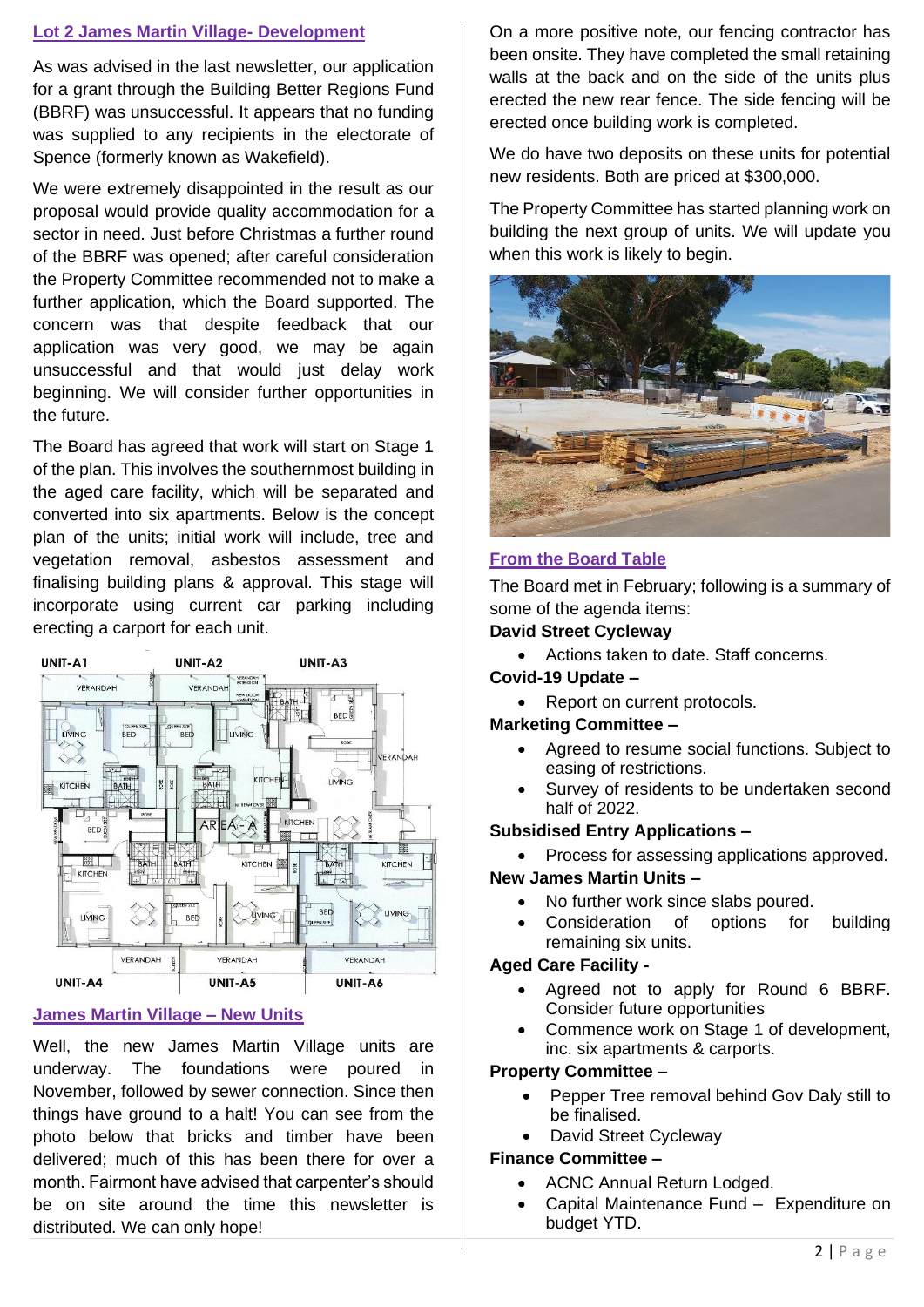# **2022 Social & Information Events**

As mentioned earlier we have decided to start programming some social functions. We will monitor any Covid restrictions that apply at the time, but we are hoping that the first one can go ahead in May.

**Tues. May 24th: Gawler Cinemas Silver Screening** We have booked in to see *The Duke, starring Helen Mirren & Jim Broadbent:*

"In 1961, Kempton Bunton, a 60 year old taxi driver, stole Goya's portrait of the Duke of Wellington from the National Gallery in London. He sent ransom notes saying that he would return the painting on condition that the government invested more in care for the elderly. What happened next became the stuff of legend. An uplifting true story about a good man who set out to



The session includes the following:

- Tea, coffee and biscuits prior to the movie from 10.15.
- The film commences at 11.00am.
- Light lunch after the movie, which includes fresh sandwiches & cake.

GCRH will subsidise the entry price at just **\$5.00 per head for any GCRH residents**, (normal price is \$19.50) with a maximum of two per unit. We will send you an official invitation with full details next month.

#### **Dates for future events:**

#### **Wed. October 26th: Annual Residents Meeting**

Annual Residents Meeting is listed for 26<sup>th</sup> October. At this stage is planned to be held at the James Martin Community Hall; subject to restrictions.

#### **Wed. November 30th: GCRH Christmas Party**

"Fingers crossed"; Annual Residents Christmas Party date is tentatively booked for Wednesday 30th November. To be held in the Hewett Centre. Again, this will be subject to any remaining restrictions.

If anyone has any suggestions for future social activities, please contact the Admin Office. We are always on the lookout for interesting ideas, both for entertainment or educational.



# **Current Villages Vacancies**

This is the first time we have said this in a newsletter, but effectively all of our current vacancies now have a deposit on them!

#### **Coming Vacancies:**

We will have vacancies coming up in Elimatta shortly. They will be Subsidised Entry units.

Please contact the Admin Office to find out more about these vacancies and the pricing.

\* A reminder to all residents that if you provide us with a direct referral that results in the unit being sold, we will provide you with a \$200 voucher.

#### **New Residents**

It has been a very busy time for us over recent months. There have been a further five units settled since the last newsletter. We would like to welcome the following new residents to Gawler Community Retirement Homes:

- Bob Moore & Liu Cao moved into Unit 4, Elimatta Village in January.
- Pam Adams moved into Unit 1, Dawes Village in January.
- Pat & Chris Chambers moved into Unit 36, Elimatta Village in January.
- Nancy & Peter Offler moved into Unit 4, Governor Gawler Village in January.
- Edith & Graham Humphries moved into Unit 23, James Martin Village in March.

The following units are vacant, but have prospective new residents that have paid a deposit:

- Unit 17, Elimatta Village, 2 7 Fotheringham.
- Unit 8, Governor Daly Village.
- Unit 11, Governor Gawler Village.
- Unit 18, Gov Daly Village.
- Unit 3, Vin Rice Village, 4 David Street.
- Unit 15, Governor Gawler Village.